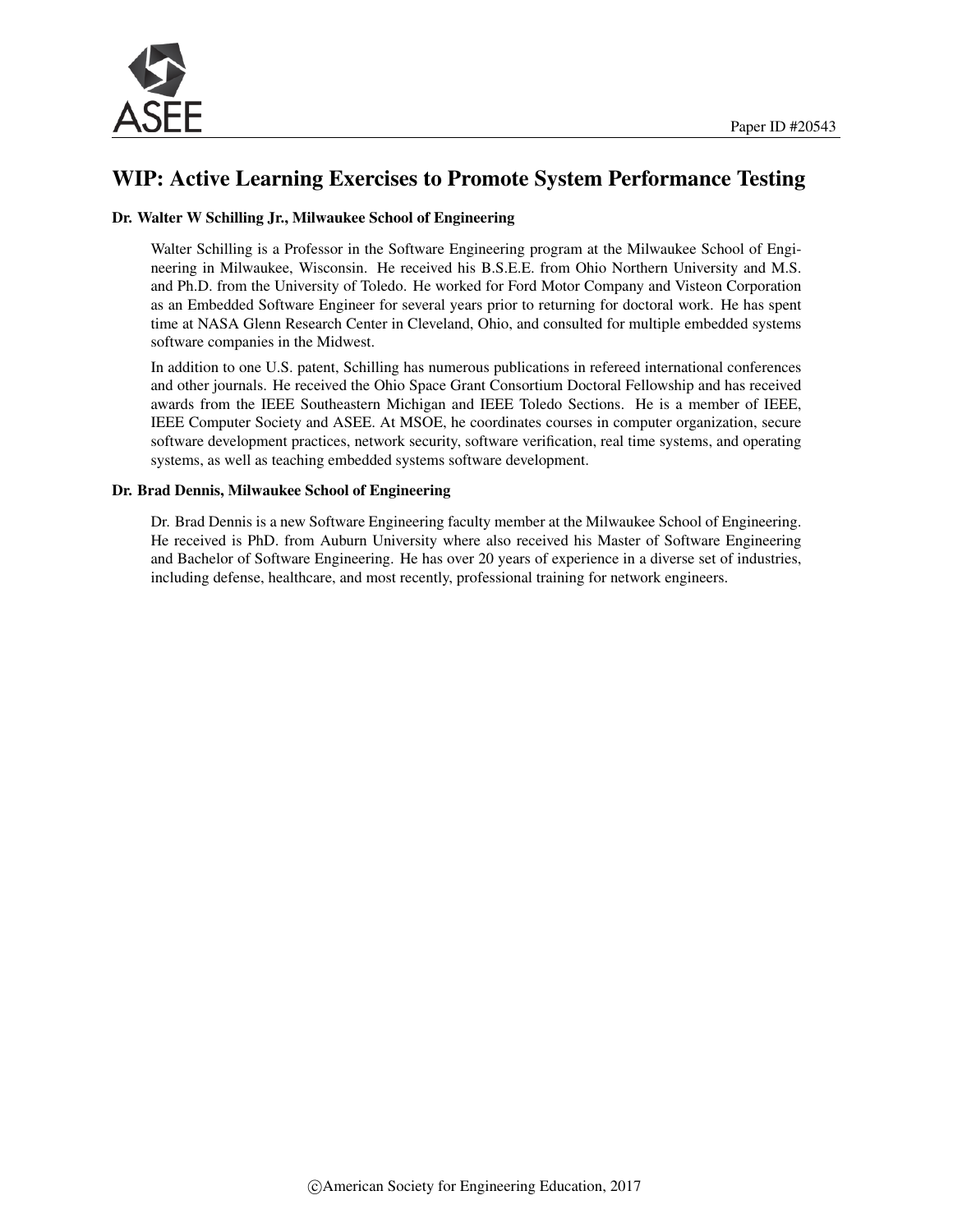# **WIP: Active Learning Exercises to Promote System Performance Testing**

### **Abstract**

The verification of system performance is a major aspect necessary to ensure the proper operation of software systems. In numerous, high-profile cases, deployed systems, such as ecommerce sites and the Healthcare.gov website, have failed due to performance related issues. The IEEE Software Engineering SE2014 document encourages software engineering programs to cover multiple forms of testing, ranging from unit tests through performance tests. Unit testing, at one extreme of this range, is easily taught as it focuses on small scopes and detailed functionality. Another type of testing, integration tests, can also be easily expressed based upon sequence diagrams. These two items must have deep coverage per the curriculum guidelines. However, at the other end of this spectrum is performance testing. Performance testing is much harder to teach, while also needing much less coverage per the IEEE SE2014 guidelines. This article will define a set of active learning exercises which were developed to aid in the understanding of performance testing. These exercises allow students to execute performance tests and analyze the results, while not requiring students to develop any performance tests. In each case, the performance behaviors are readily traced back to design and implementation decisions made which significantly limit the scalability of the systems under test. This article will describe our experiences with implementing the exercises, as well as provide feedback from students who have used the module to learn about performance testing.

## **Introduction**

Verification is a significant skill that software engineers must master to be effective practitioners in the field. Numerous cases of software failure can be traced to a lack of appropriate Software Verification and Validation activities, ranging from the failure of the Healthcare.gov website [1] to the problems of unintended acceleration in Toyota vehicles [2] to the Heartbleed security vulnerability [3] to a ten-hour outage of the electronic medical records system at Queen Elizabeth Hospital [4].

The need for software engineers to be trained in the field of testing is well documented. Lethbridge [5] indicates that software testing and quality assurance is one of the more important topics for universities to include in their curriculum. However, his work also notes that this is one area in which on the job training often occurs because students are not taught adequate testing skills. In general, there is a shortage of trained practitioners who understand Software Verification and Validation activities and processes [6].

The IEEE Software Engineering 2014: Curriculum Guidelines for Undergraduate Degree Programs in Software Engineering indicates that Software Verification and Validation are significant topics of coverage, with 37 hours of coverage recommended in the minimal curriculum covering the topics shown in Figure 1. Aside from basic computing essentials and mathematical foundations, Verification and Validation activities represent one of the larger curricular components for a recommended software engineering curriculum.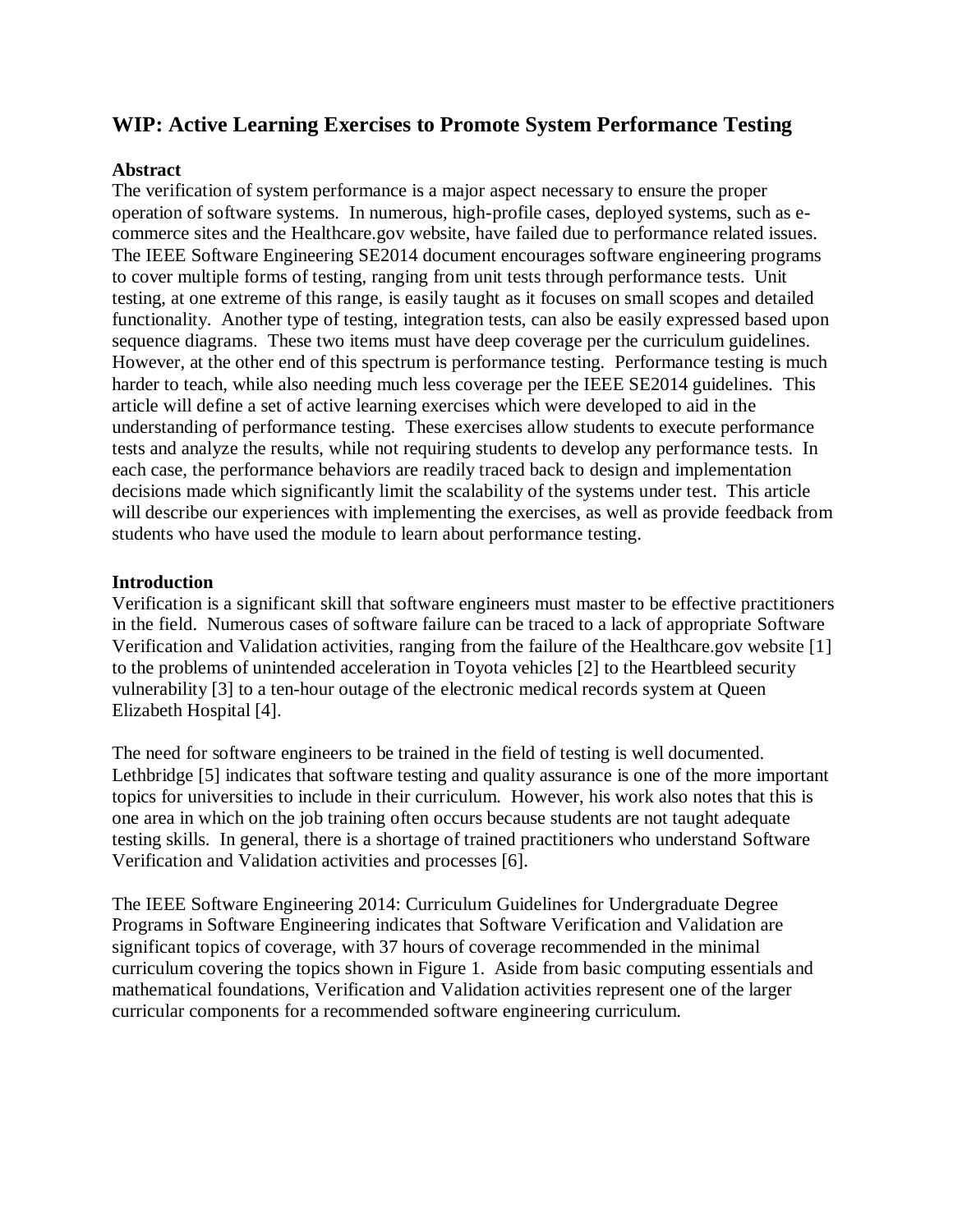| Reference               | Topic                                                                                  | k.c.a        | E.D            | Hours       |
|-------------------------|----------------------------------------------------------------------------------------|--------------|----------------|-------------|
| <b>VAV</b>              | Software verification and validation                                                   |              |                | 37          |
| VAV.fnd                 | V&V terminology and foundations                                                        |              |                | 5           |
| VAV.fnd.1               | V&V objectives and constraints                                                         | k            | E              |             |
| VAV.fnd.2               | Planning the V&V effort                                                                | k            | E              |             |
| VAV.fnd.3               | Documenting V&V strategy, including tests and other artifacts                          | a            | E              |             |
| VAV.fnd.4)              | Metrics and measurement (e.g., reliability, usability, and performance)                | $\mathbf{k}$ | E              |             |
| VAV.fnd.                | 5 V&V involvement at different points in the lifecycle                                 | k            | E              |             |
| VAV.rev                 | Reviews and static analysis                                                            |              |                | $\mathbf Q$ |
| VAV.rev.1               | Personal reviews (design, code, etc.)                                                  | a            | E              |             |
| VAV.rev.2               | Peer reviews (inspections, walkthroughs, etc.)                                         | a            | E              |             |
| VAV.rev.3               | Static analysis (common defect detection, checking against formal specifications,      | a            | E              |             |
|                         | $etc.$ )                                                                               |              |                |             |
| VAV.tst                 | Testing                                                                                |              |                | 18          |
| VAV.tst.1               | Unit testing and test-driven development                                               | a            | E              |             |
| VAV.tst.2               | Exception handling (testing edge cases and boundary conditions)                        | a            | E              |             |
| VAV.tst.3               | Coverage analysis and structure-based testing                                          | a            | E              |             |
| VAV.tst.4               | Black box functional testing techniques                                                | a            | E              |             |
| VAV.tst.5               | Integration testing                                                                    | $\mathbf c$  | E              |             |
| VAV.tst.6               | Developing test cases based on use cases and/or user stories                           | $\rm{a}$     | E              |             |
| VAV.tst.7               | Testing based on operational profiles (e.g., most-used operations first)               | k            | E              |             |
| VAV.tst.8               | System and acceptance testing                                                          | a            | $\overline{E}$ |             |
| VAV.tst.9               | Testing across quality attributes (e.g., usability, security, compatibility, and       | a            | E              |             |
|                         | accessibility)                                                                         |              |                |             |
| VAV.tst.10              | Regression testing                                                                     | $\mathbf{c}$ | E              |             |
| VAV.tst.11              | Testing tools and automation                                                           | a            | $\overline{E}$ |             |
| VAV.tst.12              | User interface testing                                                                 | k            | Ē              |             |
| VAV.tst.13              | <b>Usability</b> testing                                                               | a            | E              |             |
| VAV <sub>.tst.14</sub>  | Performance testing                                                                    | k            | E              |             |
| VAV.par                 | Problem analysis and reporting                                                         |              |                | 5           |
| $\overline{V}$ AV.par.1 | Analyzing failure reports                                                              | $\mathbf{c}$ | $\mathbf E$    |             |
| VAV.par.2               | Debugging and fault isolation techniques                                               | a            | E              |             |
| VAV.par.                | Defect analysis (e.g., identifying product or process root 3 cause for critical defect | k            | E              |             |
|                         | injection or late detection)                                                           |              |                |             |
| VAV.par.4               | Problem tracking                                                                       | $\mathbf{c}$ | E              |             |

Knowledge (k): Remembering material learned previously. Test observation and recall of information; that is, "bring to mind the appropriate information" (such as dates, events, places, knowledge of major ideas, and mastery of subject matter).

Comprehension (c): Understanding information and the meaning of material presented. For example, being able to translate knowledge to a new context, interpret facts, compare, contrast, order, group, infer causes, predict consequences, and so forth.

● Application (a): Using learned material in new and concrete situations. For example, using information, methods, concepts, and theories to solve problems requiring the skills or knowledge presented.

A topic's relevance to the core is designated in a similar manner:

Essential  $(E)$ : The topic is part of the core.

• Desirable (D): The topic is not part of the core, but it should be included in the core of a particular program if possible; otherwise, it should be considered part of elective materials.

Figure 1: IEEE SE2014 Software Verification and Validation Coverage [7]

One of the challenges of teaching software verification has been the lack of quality teaching materials at the undergraduate level. Through the years, there have been several projects aimed at creating case study modules for teaching. Most recently, the Software Development Case Study [8] project developed a set of case studies that can be used across the software engineering curriculum based upon the digital home. However, while testing materials were part of the project, the materials were not focused specifically on verification and validation.

A later NSF project, Collaborative Education: Building a Skilled Software Verification and Validation User Community [9], focused on developing active learning exercises for software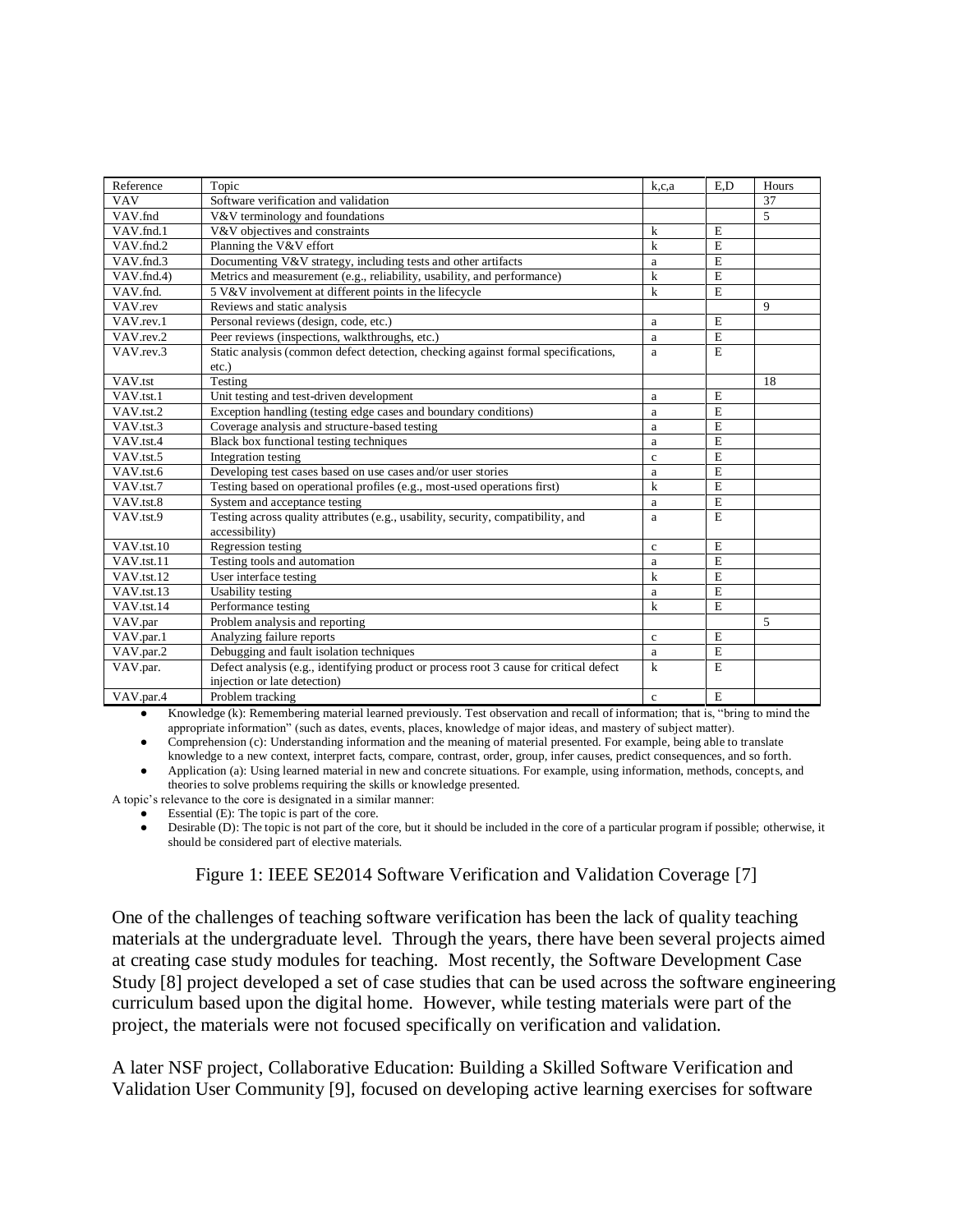engineering. This paper provides initial feedback on the usage of one such activity in a software engineering program.

### **About the institution**

The Milwaukee School of Engineering offers an accredited Bachelors of Science degree in software engineering, and has been accredited since 2002. As an institution, there is a strong emphasis on small class sizes (14:1 student to faculty ratio) and extensive laboratory experience. Students graduating from MSOE spend on average 600 hours in laboratories related to their major. Institutionally, there is more square footage devoted to lab space than lecture hall space. All engineering students are required to complete a three-course capstone experience. While most students on campus are in the engineering fields, the school also offers a nursing program, a user experience program, and several business programs. MSOE prides itself in having very few traditional computer labs on campus. Instead, all students enrolled in the university are issued a laptop as part of a technology package which includes the laptop and all relevant software needed for the program the student is enrolled in.

The software engineering program offers students several unique learning opportunities. One part of the program is a 12 credit Software Development Laboratory experience where students work on large-scale, industry-sponsored projects. Most core software engineering courses are offered in the 3+2 format, meaning the course meets in lecture three times for one hour and has a 2 hour associated lab period. Elective courses tend to be offered in the 2+2 format, with 2 hours of lecture instead of 3 and a 2 hour lab.

## **About the course**

SE 3800 is a course designed to provide more in-depth discussion into the areas of agile software development and quality assurance processes. Topics included in the course are continuous integration, agile software development, and software quality assurance activities. It serves as a follow-on course to an introductory course in Software Engineering Processes as well as a follow-on to a course in Software Verification.

The first software engineering process course (SE2800 Software Engineering Process 1) serves to introduce students to agile development, including the software development lifecycle, effort tracking, project planning, measurement and estimation, and the SCRUM process. Specific outcomes for the course include the ability to:

- Understand basic concepts of software engineering process
- Understand software process and product metrics
- Work within a standard development process
- Document process and product measurements
- Plan and track software projects

The software verification course (SE2832 Introduction to Software Verification) introduces students to the fundamental concepts of software verification. Topics include an overview of basic testing, coverage criteria, basic testing metrics, and the application of basic testing tools. Specific course outcomes include the ability to:

● Explain why testing is critical to software development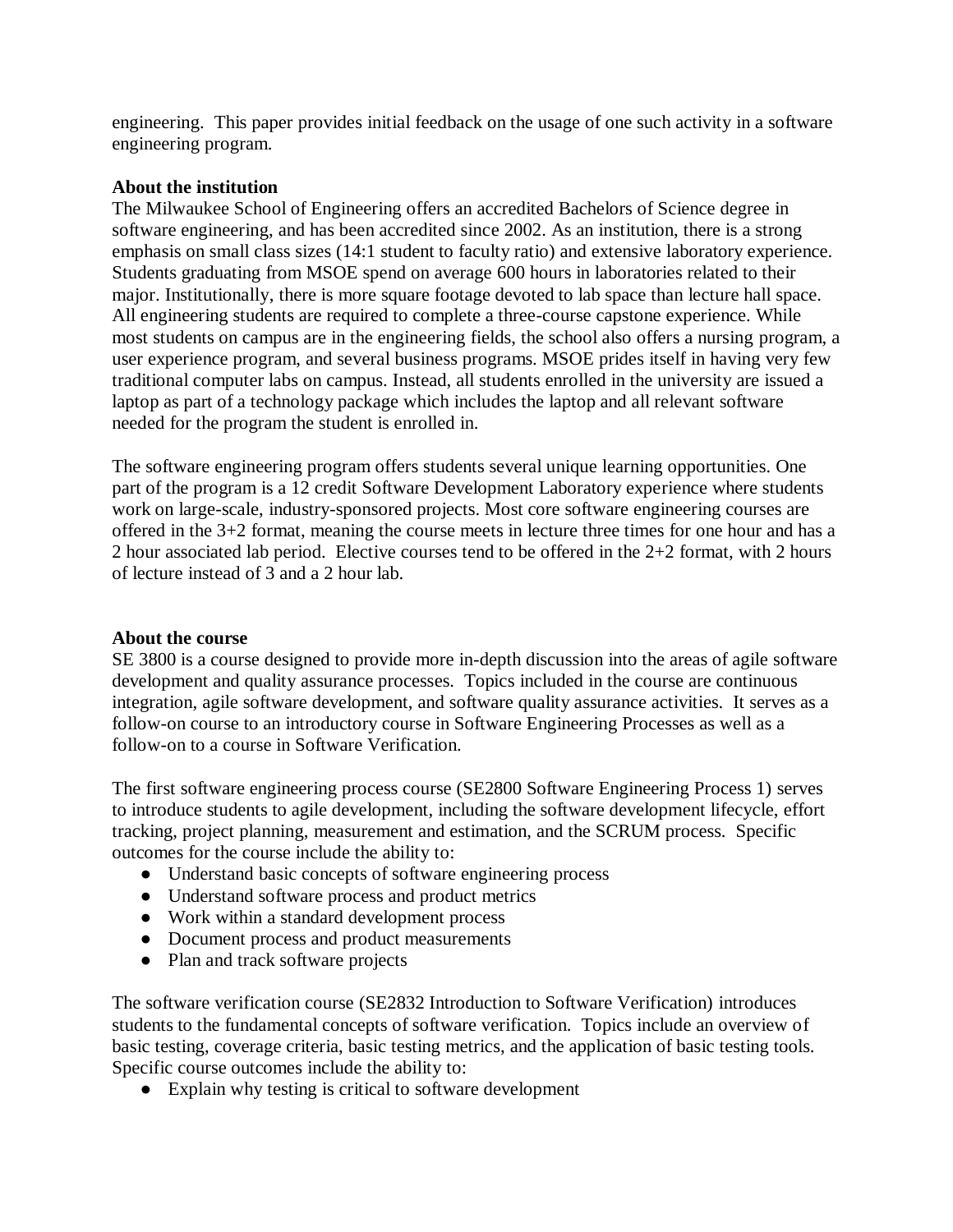- Explain the relationship between verification and validation
- Compose accurate and detailed defect reports and record defects into a defect tracking system
- Using appropriate coverage criteria and testing theory, design and construct high-quality testing approaches and prepare tests in a logical, organized fashion
- Apply testing theory to design tests based on presented test criteria
- Analyze the effectiveness of testing using testing metrics, mutation testing, and other techniques
- Design and implement test cases using Mock objects
- Analyze a given piece of source code for complexity and testability

### **About the Exercise**

Performance testing is an important aspect of modern software development. However, in addition to measuring performance, it is also important that students understand the root cause for a given systems performance. Students also need to be able to determine the root cause of the problems as well as propose potential solutions.

Performance testing, however, by its very nature, can be complex to setup and execute. Moreover, while an understanding of performance testing is required by the software engineering curriculum guidelines, students are not expected to be able to implement or design a performance testing strategy.

As part of the Collaborative Education: Building a Skilled Software Verification and Validation User Community [9], an exercise was developed to help students understand performance testing. The exercise included three implementations of a simple web application. The web application allowed a user to enter a word. The application then searched through a set of words that were preloaded to find the word and list synonyms for the word. Two of the three implementations suffered from fundamental implementation flaws which would preclude the software's being deployed due to performance problems.

|                                    | Apache JMeter (2.11.20140918)                                                                | $A = \square$ X |
|------------------------------------|----------------------------------------------------------------------------------------------|-----------------|
| Eile Edit Search Run Options Help  |                                                                                              |                 |
| $\chi$<br>$\mathscr{L}$<br>ы       | A<br>b.<br>÷.<br>66<br>⊕<br>Ę<br>$\overline{\mathscr{L}}$                                    | 涯               |
| <b>Test Plan</b><br>Æ<br>WorkBench | <b>Test Plan</b>                                                                             |                 |
|                                    | Name: Test Plan                                                                              |                 |
|                                    | Comments:                                                                                    |                 |
|                                    | <b>User Defined Variables</b>                                                                |                 |
|                                    | $A \Box X$<br>About Apache JMeter<br>Value<br><b>Apache</b>                                  |                 |
|                                    |                                                                                              |                 |
|                                    | elete<br>Up<br>Down                                                                          |                 |
|                                    | Copyright (c) 1998-2014 The Apache Software Foundation<br>at a time)<br>All Rights Reserved. |                 |
|                                    | Apache JMeter Version 2.11.20140918<br>threads                                               |                 |
|                                    | Functional Test Mode (i.e. save Response Data and Sampler Data)                              |                 |
|                                    | Selecting Functional Test Mode may adversely affect performance.                             |                 |
|                                    | <b>Delete</b><br>Add directory or jar to classpath<br>Clear<br>Browse                        |                 |
|                                    | Library                                                                                      |                 |
|                                    |                                                                                              |                 |
|                                    |                                                                                              |                 |
|                                    |                                                                                              |                 |

Figure 2: JMeter GUI User interface.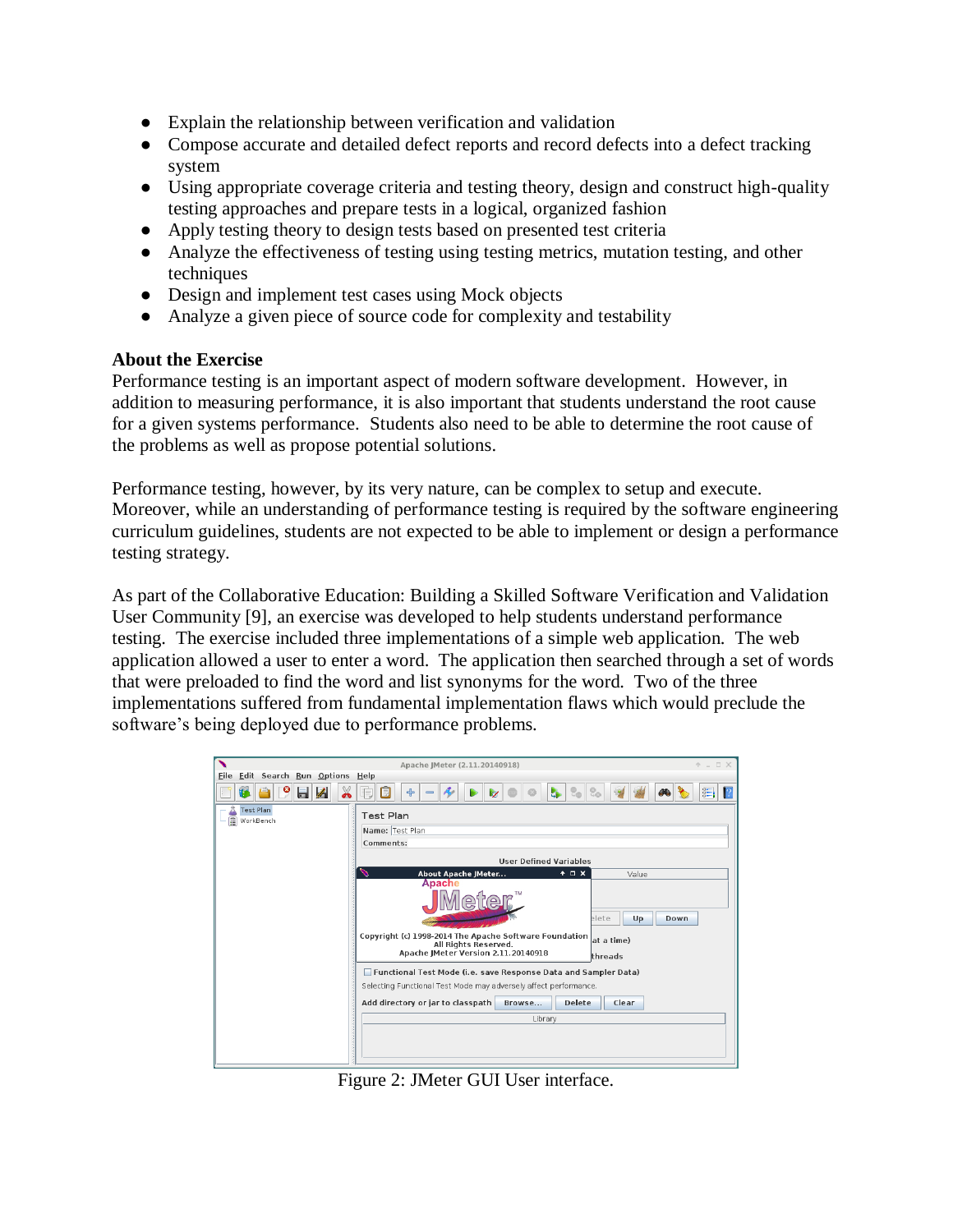Students were provided with a set of JMeter test cases that were to be executed against each of the three implementations. Apache JMeter is a tool included within the Apache project designed for performing load testing on a variety of applications. The tool can be used as a load testing tool for analyzing and measuring the performance of a variety of services, though the focus is on web applications. Jmeter provides the ability for a user to use variable parameterization, response validation through assertions, thread specific cookies, dynamically configure behavior, as well as generate a series of detailed performance reports. JMeter also supports extension through the usage of plugins, though this exercise did not use this feature.

The applications and JMeter test cases were distributed as part of a VirtualBox Virtual Machine image that could easily be played back by the students. Based on the results of these tests, the following three goals were to be achieved:

- Determine which implementation performs better
- Determine which application will scale better to many users
- Using the implementation, find out why there is a difference in performance between the three systems.

The exercise was conducted with a lab partner. The active learning exercise used a set of prepared lecture slides from the project. However, extensive lecturing before the activity did not occur. Based on this limited introduction and previous experiences, the teams were tasked with answering the following questions:

- *1. Which application is faster?*
- *2. Which application delivers more throughput?*
- *3. Discuss the performance differences between the three applications.*
- *4. Which of the graphs stand out as being better or worse than the others regarding the deviation in response time?*
- *5. Discuss any differences you identify.*
- *6. Is there a relationship between the source code and the response times shown on the graphs?*
- *7. Discuss your answer to the previous question.*
- *8. Does it make sense why one application performs better or worse than the other applications based on the test results and source code?*
- *9. Discussion 4. Which application performs the best?*
- *10. Discuss the results from the previous two questions.*
- *11. Is one application more scalable than the others, and thus, more suitable for deployment?*
- *12. Which application is the most scalable?*
- *13. Discuss the results from the previous two questions.*
- *14. Does editing the word list CSV file to change the words have any impact on the performance of the system?*
- *15. Discuss your answer to the previous question.*
- *16. Does changing the email, the first or the last name, change the performance of the system?*
- *17. Discuss your answer to the previous question.*
- *18. What happens if the number of threads is increased?*
- *19. Does this behavior make sense?*
- *20. Discuss why the behavior does or does not make sense?*
- *21. What happens if you change the loop count?*
- *22. Does changing the loop count impact the performance of the system at all?*
- *23. Discuss why or why not does the behavior make sense?*
- *24. What happens as you run a list of misspelled words through the three different implementations?*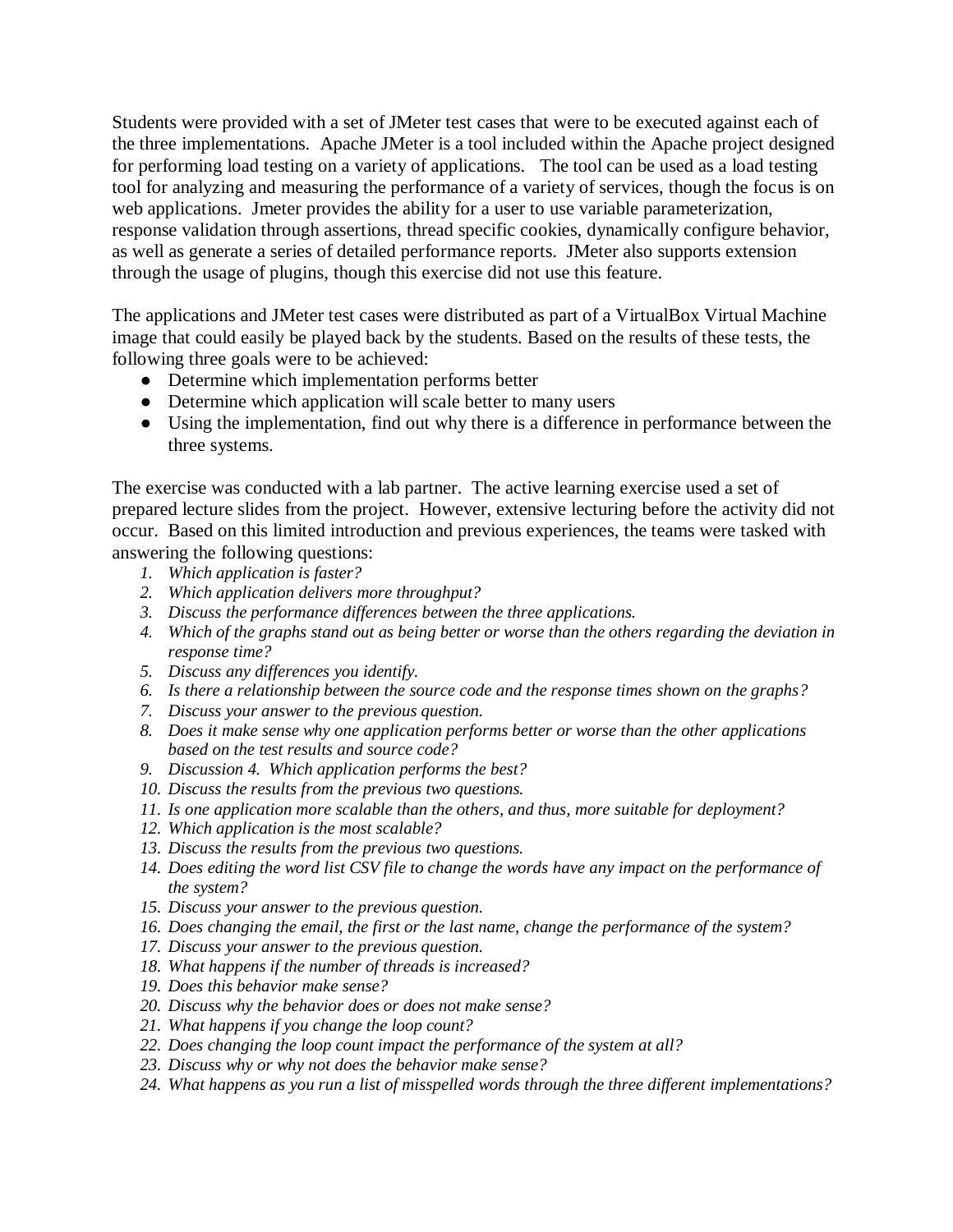#### **Analysis and Results**

With the students completing the assignment, the goal of this analysis was to determine to what cognitive level students understood the concepts of performance testing and whether they could extrapolate and make appropriate conclusions based on test execution results. To do this, questions were grouped together based on the cognitive understanding of the results necessary and the conclusions drawn based on test results. To ensure the unbiased nature of the analysis, the instructor performing the evaluation was independent and was not involved in teaching the course.

The first question to be answered was whether the students were capable of properly reading the output of the tool. The tool (JMeter) provided a graphical output to students, such as is shown in Figure 3. The first questions merely involved students interpreting the graph, as the average time of the applications and throughput was readily plotted on each of the three applications. Student responses to the three questions were analyzed based on a four-point rubric. Responses and rubric entries are shown in Table 1.



Figure 3: Sample JMeter output

Virtually all students performed acceptably on this aspect of the assignment. Few students had a perfect analysis, but most students could answer this set of simple graph interpretation questions correctly. This activity, however, reflects a very low-level activity on Bloom's Taxonomy, simply applying graph interpretation skills to performance testing.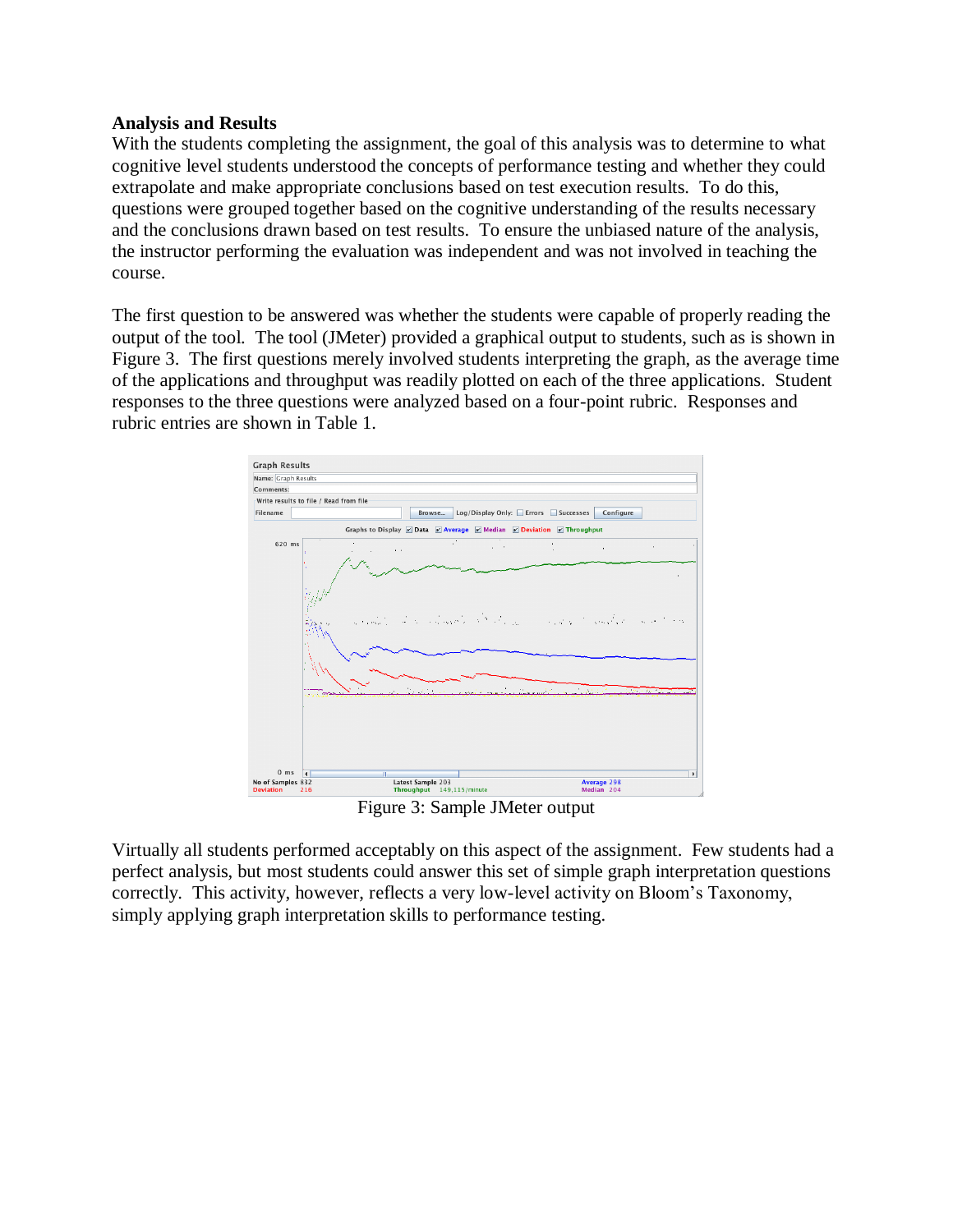## **Table 1: Analysis of the first three questions.**

- Which application is faster?
- Which application delivers more throughput?
- Discuss the performance differences between the three applications.

| Rubric | Definition                                                                                   | Percent   |
|--------|----------------------------------------------------------------------------------------------|-----------|
| Score  |                                                                                              | Achieving |
| 4      | Accomplished: Complete discussion of why the machines are different in                       | 29%       |
|        | performance. Correct identification of which machine was the fastest and which had           |           |
|        | the best throughput.                                                                         |           |
|        | <b>Proficient:</b> Correctly identified which machine had the highest throughput and which   | 64%       |
|        | machine performed the best. Analysis and / or discussion incomplete.                         |           |
|        | Slightly Flawed: Incorrect identification of machines with the best performance.             | 7%        |
|        | Analysis complete but based upon flawed assumption.                                          |           |
|        | <b>Significantly Flawed:</b> Incorrect machine identified and analysis significantly flawed. | $0\%$     |
|        | No response                                                                                  | $0\%$     |

The analysis of questions 4 and 5 also served to evaluate a low-level Blooms Taxonomy exercise. Students were asked to indicate which graph had the highest deviation in performance. This again involved simply reading the raw output of the tool. A similar rubric for assessment was used, and the results are shown in Table 2.

## **Table 2: Analysis of the second two questions.**

- Which of the graphs stand out as being better or worse than the others regarding the deviation in response time?
- Discuss any differences you identify.

| Rubric        | Definition                                                                               | Percent   |
|---------------|------------------------------------------------------------------------------------------|-----------|
| Score         |                                                                                          | Achieving |
| 4             | Accomplished: Correct response as to which graph stands out. Complete and full           | $0\%$     |
|               | analysis of why the graph is different. Explanation includes discussion of why the       |           |
|               | finding is relevant.                                                                     |           |
|               | <b>Proficient:</b> Students correctly identify a graph as having different amounts of    | 71%       |
|               | deviation, but the differences are purely based on the number shown.                     |           |
| $\mathcal{D}$ | Slightly Flawed: Students identified the difference, but the explanation did not         | 21%       |
|               | involve any discussion of the graph.                                                     |           |
|               | <b>Significantly Flawed:</b> The answer is clearly wrong, including misinterpretation of | 7%        |
|               | numbers and or application to the wrong test results.                                    |           |
|               | No response                                                                              | $0\%$     |

This problem, while seemingly just as simple as the first problem in that data was available on the graph, led to many teams being challenged. While the majority were still proficient, a significant percent did provide flawed answers. In the case of the significantly flawed responses, students misinterpreted the graphs and indicated the wrong implementation had the most deviation. Those that were slightly flawed tended to provide a somewhat correct answer but did not give a correct analysis as to why they selected the implementation they chose. Some provided no reasoning, while others provided reasoning that would not have been discernable from interpreting the tool outputs, discussing differences in source implementation instead.

The third question set increased the Bloom's Taxonomy level, requiring students to evaluate the performance behaviors seen by looking at the source code. The source code was developed in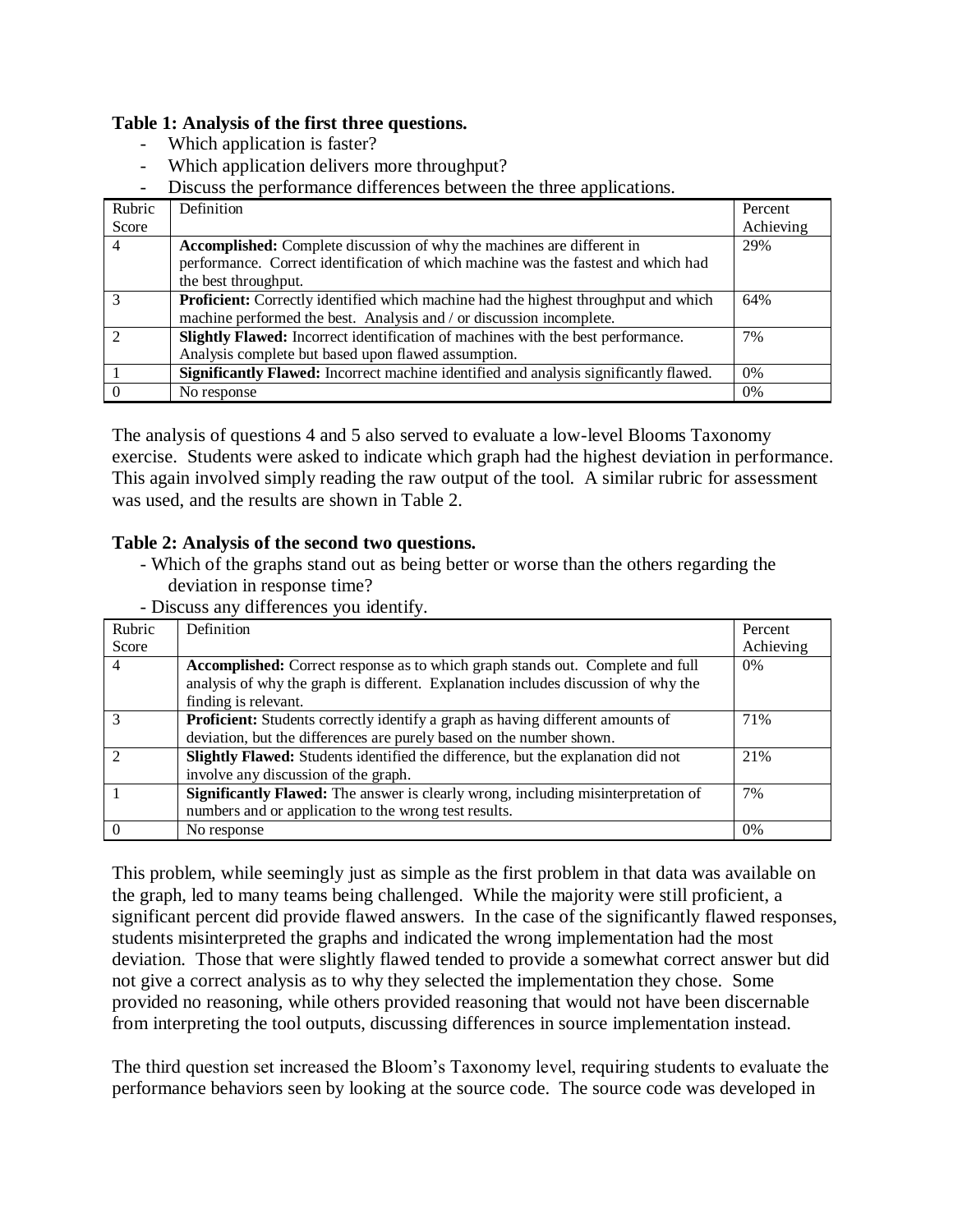Tomcat as a Java application, which had been taught in the web applications course, and the data structures used had been studied extensively in the data structures course taken previously.

## **Table 3: Analysis of the third two questions.**

- Is there a relationship between the source code and the response times shown on the graphs?
- Rubric Score Definition Percent Achieving 4 **Accomplished:** A complete and full explanation of the justification for the performance difference in the source code. A correct indication that there is a solid difference due to implementation. 7% 3 **Proficient:** Correct indication that there is a difference in performance due to implementation. The answer indicates that the student understands why there is a difference but is not complete. 64% 2 **Slightly Flawed:** Correct identification of difference caused by source code. Analysis lacking or incorrect. 27% **1 Significantly Flawed:** Did not correctly identify difference due to the source code. Analysis incorrect. 0%  $\begin{array}{c|c} 0 & \text{No response} \end{array}$  0%
- Discuss your answer to the previous question.

The fourth set of questions involved whether the students could explain, in algorithmic terms, why the performance was the way that it was in testing. For this question series, students were expected to discuss the impacts of Iterators, Big-O notation, and elementary Java data structures (Hashmap, TreeMap, etc.). This answer showed that students seemed to lack an ability to explain the differences in performance using terminology that would reflect an understanding of data structures and algorithms in performance based terminology.

### **Table 4: Analysis of the fourth three questions.**

- Does it make sense why one application performs better or worse than the other applications based on the test results and source code?
- Discussion 4. Which application performs the best?
- Discuss the results from the previous two questions.

| Rubric         | Definition                                                                                | Percent   |
|----------------|-------------------------------------------------------------------------------------------|-----------|
| Score          |                                                                                           | Achieving |
| $\overline{4}$ | <b>Accomplished:</b> The answer correctly identifies the application which performs       | 29%       |
|                | differently. The answer properly identifies within the implementation the root cause      |           |
|                | for the performance difference and the discussion includes algorithmic details which      |           |
|                | would explain the performance difference.                                                 |           |
|                | <b>Proficient:</b> The answer correctly identifies the application which performs         | 36%       |
|                | differently. The analysis is correct, but lacks algorithmic details justifying the        |           |
|                | performance.                                                                              |           |
| ာ              | Slightly Flawed: The answer correctly identifies the application which performed          | 29%       |
|                | best, but does not provide any evidence or analysis to support the answer.                |           |
|                | <b>Significantly Flawed:</b> The answer is incorrect or lacks any substantive explanation | 7%        |
|                | for the behavior that is seen.                                                            |           |
| $\Omega$       | No response                                                                               | 0%        |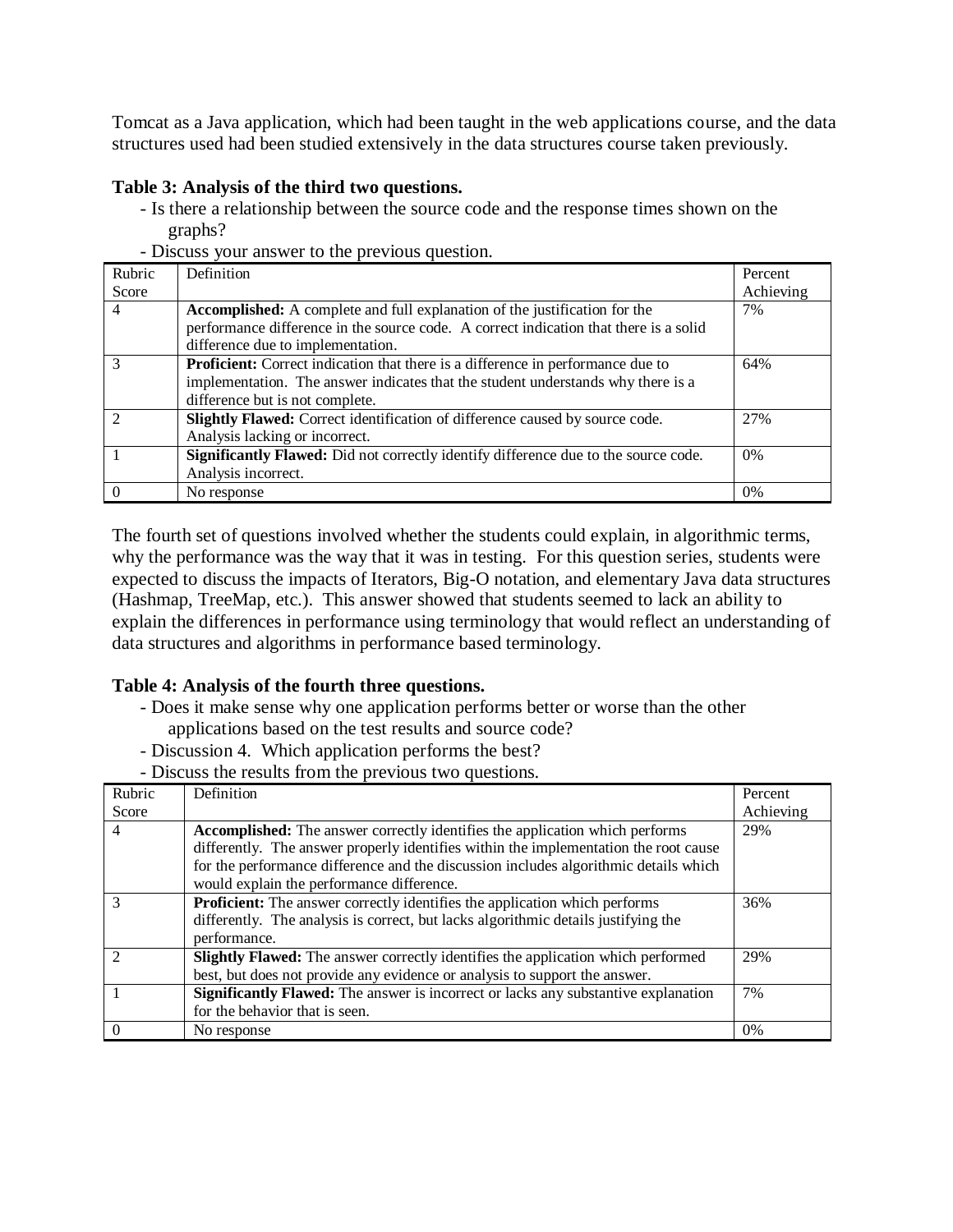The fifth analysis of the students' performance looked at whether they could identify the scalable application. Students were asked which application was most scalable and then expected to provide justification for their answer.

#### **Table 5: Analysis of the fifth three questions.**

- Is one application more scalable than the others, and thus, more suitable for deployment?

- Which application is the most scalable?
- Discuss the results from the previous two questions.

| Rubric | Definition                                                                            | Percent   |
|--------|---------------------------------------------------------------------------------------|-----------|
| Score  |                                                                                       | Achieving |
| 4      | Accomplished: Strong indication that one application implementation was more          | 14%       |
|        | scalable than the others. Correctly identified which implementation was scalable      |           |
|        | based upon the testing results. Justification of why the implementation was scalable  |           |
|        | based upon data structures                                                            |           |
| 3      | <b>Proficient:</b> Potential indication that one application implementation was more  | 50%       |
|        | scalable than the others. Correctly identified which implementation was scalable      |           |
|        | based upon the testing results. Justification of why the implementation was scalable  |           |
|        | was not complete or thorough, but did hint at a data structures root cause.           |           |
|        | Slightly Flawed: Potential indication that one application implementation was more    | 29%       |
|        | scalable than the others. Correctly identified which implementation was scalable, but |           |
|        | not backed up by testing results. Justification of why the implementation was         |           |
|        | scalable was incomplete and did not include appropriate data structures discussion.   |           |
|        | Significantly Flawed: Incorrect identification of which application was most          | 7%        |
|        | scalable. Did not indicate or even potentially indicate that one application was more |           |
|        | scalable than the others. Answers indicated a lack of understanding of what           |           |
|        | scalability meant in the context of the test data.                                    |           |
| 0      | No response                                                                           | 0%        |

The last analysis involved determining whether or not students correctly understood which aspects of the web application impacted performance and how changing the tests would change the performance results. This grouping involved looking at students' answers to questions 14, 15, 16, 17, 24. These results are shown in Table 6.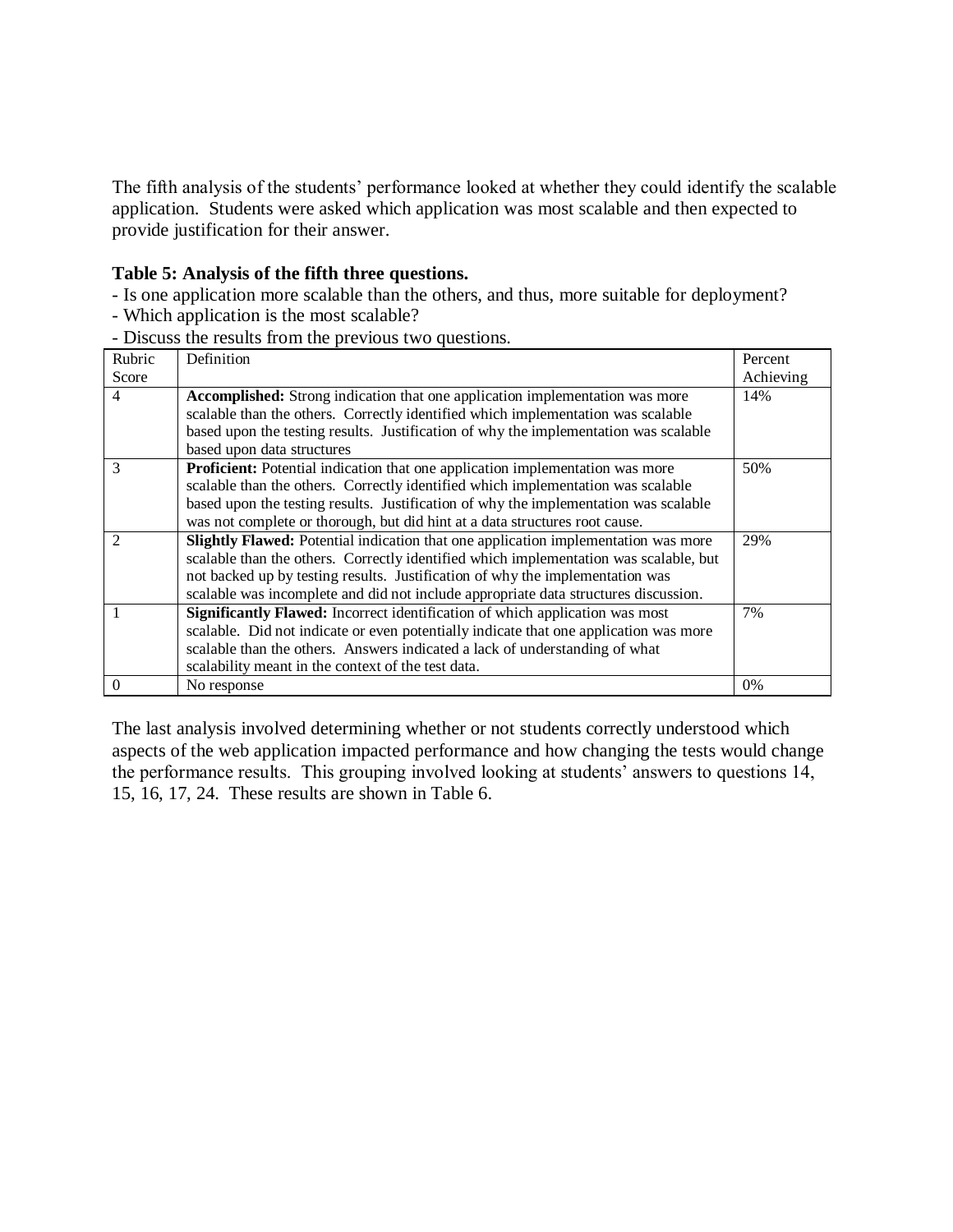## **Table 6: Analysis of questions 14, 15, 16, 17, and 24.**

- Does editing the word list CSV file to change the words have any impact on the performance of the system?
- Discuss your answer to the previous question.
- Does changing the email, the first or the last name, change the performance of the system?
- Discuss your answer to the previous question.
- What happens as you run a list of misspelled words through the three different implementations?

| Rubric         | Definition                                                                        | Percent   |
|----------------|-----------------------------------------------------------------------------------|-----------|
| Score          |                                                                                   | Achieving |
| $\overline{4}$ | <b>Accomplished:</b> Responses clearly explain that changing the CSV file impacts | 14%       |
|                | performance depending on whether the words are spelled correctly or not and       |           |
|                | if spelled correctly, what letter the words start with. Response clearly          |           |
|                | indicates that the name has no impact on performance. Response clearly            |           |
|                | indicates that misspelled words degrade performance for 2 of the 3                |           |
|                | implementations.                                                                  |           |
| 3              | <b>Proficient:</b> Responses indicated changes were present, but the analysis was | 21\%      |
|                | not as complete as an accomplished response. Answer indicates no impact           |           |
|                | from changing email or name fields.                                               |           |
|                | Slightly Flawed: The answers indicate that all 3 implementations                  | 14%       |
|                | change in the same fashion as misspelled words are added. Answer                  |           |
|                | indicates the student is unsure of the correct answer.                            |           |
|                | Significantly Flawed: The answers indicate there is no change in                  | 50%       |
|                | performance, or an incorrect assessment of the change in                          |           |
|                | performance due to misspelled words and changing of the email or                  |           |
|                | name fields.                                                                      |           |
| $\Omega$       | No response                                                                       | 0%        |

This analysis was most puzzling. Most of the significantly flawed answers indicated that students believed that changing to a different email address significantly changed the results. Since the students were not forced to provide raw test results for this question, it is hard to determine whether the students truly saw a measurable performance difference or simply misinterpreted the results. However, from their review of the source code, students should have properly identified that the email address, along with the name information, had no impact on the application, as it simply was inserted into the POST operation and was not used by the servlet in any meaningful fashion. Most of the students properly identified the impacts of changing the word list to include either more correctly spelled words or more misspelled words, but in many cases, the depth of the analysis was not complete.

### **Conclusions**

This paper provides a preliminary analysis of integrating an active learning exercise on performance testing into a second software engineering process course. The exercise was assigned to students with little prior development in lecture. Further, there was the expectation that they would be able to learn any additional material on their own.

Based on the analysis of student results, the students themselves could answer the questions with the lowest level of Bloom's understanding without issue. However, higher level questions caused problems in that their analysis was either incorrect or significantly flawed based on the